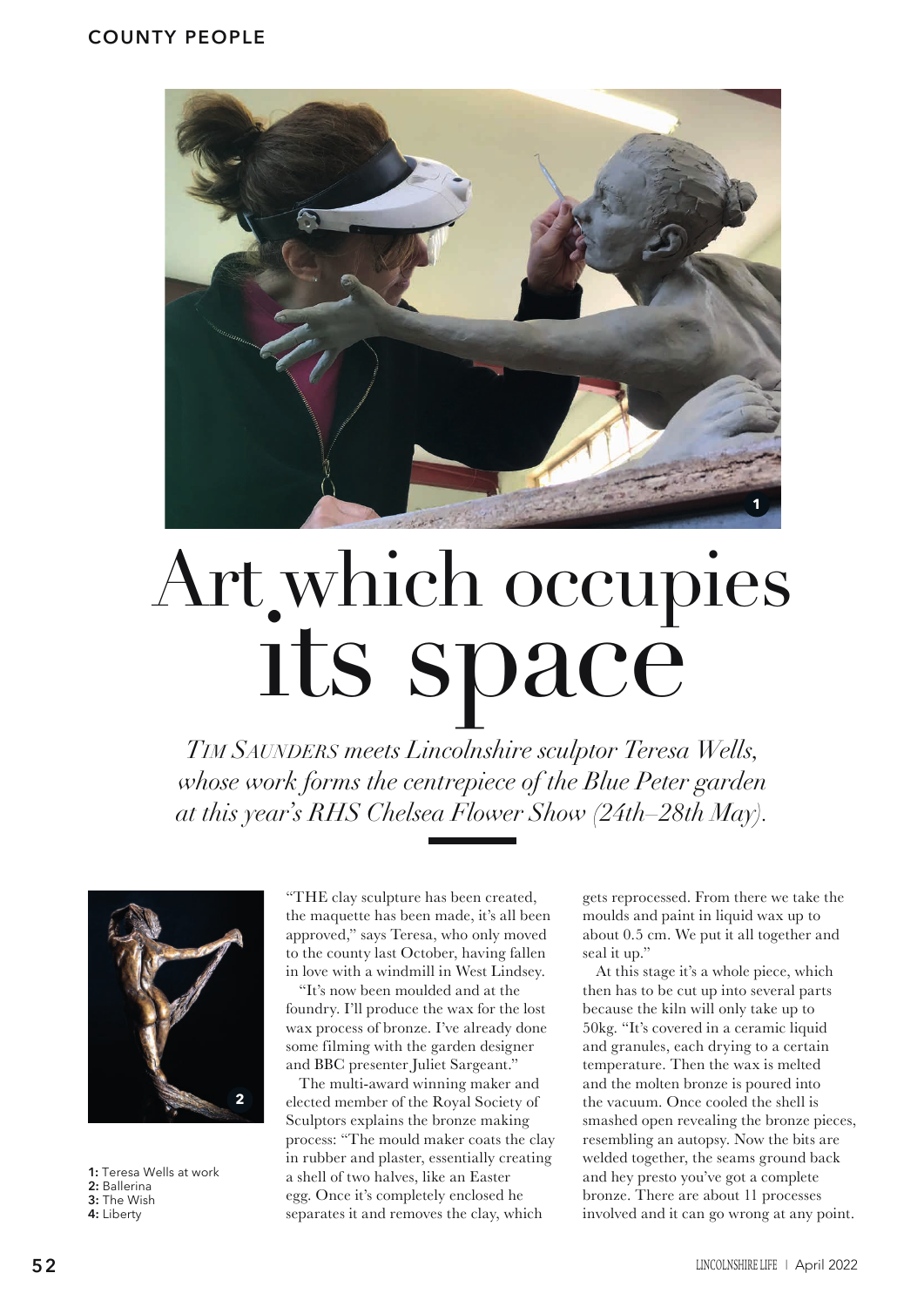## **COUNTY PEOPLE**

Each piece can take 12 weeks to produce – from the clay to the bronze."

The windmill is located on top of a hill, in the middle of nowhere and as Teresa explains, "the wind can be very strong". Teresa built herself a temporary studio and within two weeks Storm Arwen blew the roof off. "So everything got moved into the first floor of the windmill. To see somebody else working in it again is quite amazing."

Teresa had looked all over the country and was thrilled to find the historic property. "We're planning to renovate it and build an extension with a view to living and working there."

Previous generations of Teresa's family have lived in Lincolnshire, so when she relocated, she felt quite at home. "My father's side of the family came from Lincolnshire." Her father was a maker and from a young age he inspired her. "He allowed me to use his workshop. For my birthday I'd get hammers, saws and chisels. When I wasn't doing that, I was stitching and sewing, crafting and drawing."

The theme of Teresa's work is survival through adversity. "I have experienced a series of life-changing events. The first was my father dying when I was 15, leaving six of us. I was the eldest. That had a profound impact. Several years later my daughter was born with a severe congenital heart defect and nearly died two or three times. Following that I lost a child. Then I had one with autism. I ditched the job and undertook a masters degree at Loughborough University.

"Channeling those negative experiences into being a sculptor became cathartic. I'm fascinated by how much a human being can withstand. For instance, my daughter is 31 and has had three open heart surgeries. She's still got another one to come and yet never complains. When she was born I was taught not to mollycoddle her, to bring her up strong, to question life and to be as articulate as possible in order to survive. When my dad died, my mum was left with six children and no money. As soon as we were able to, we were working. I've had no financial sponsors. I've basically clawed my way to the top."

Being a sculptor is quite physical. "I have lots of energy," she smiles. "It's also quite mathematical. There's a lot of problem solving. My brain works in a three-dimensional way in terms of when I'm coming up with ideas to represent my intentions. It's not just about the object but how that object occupies space, how people interact with it in that space."